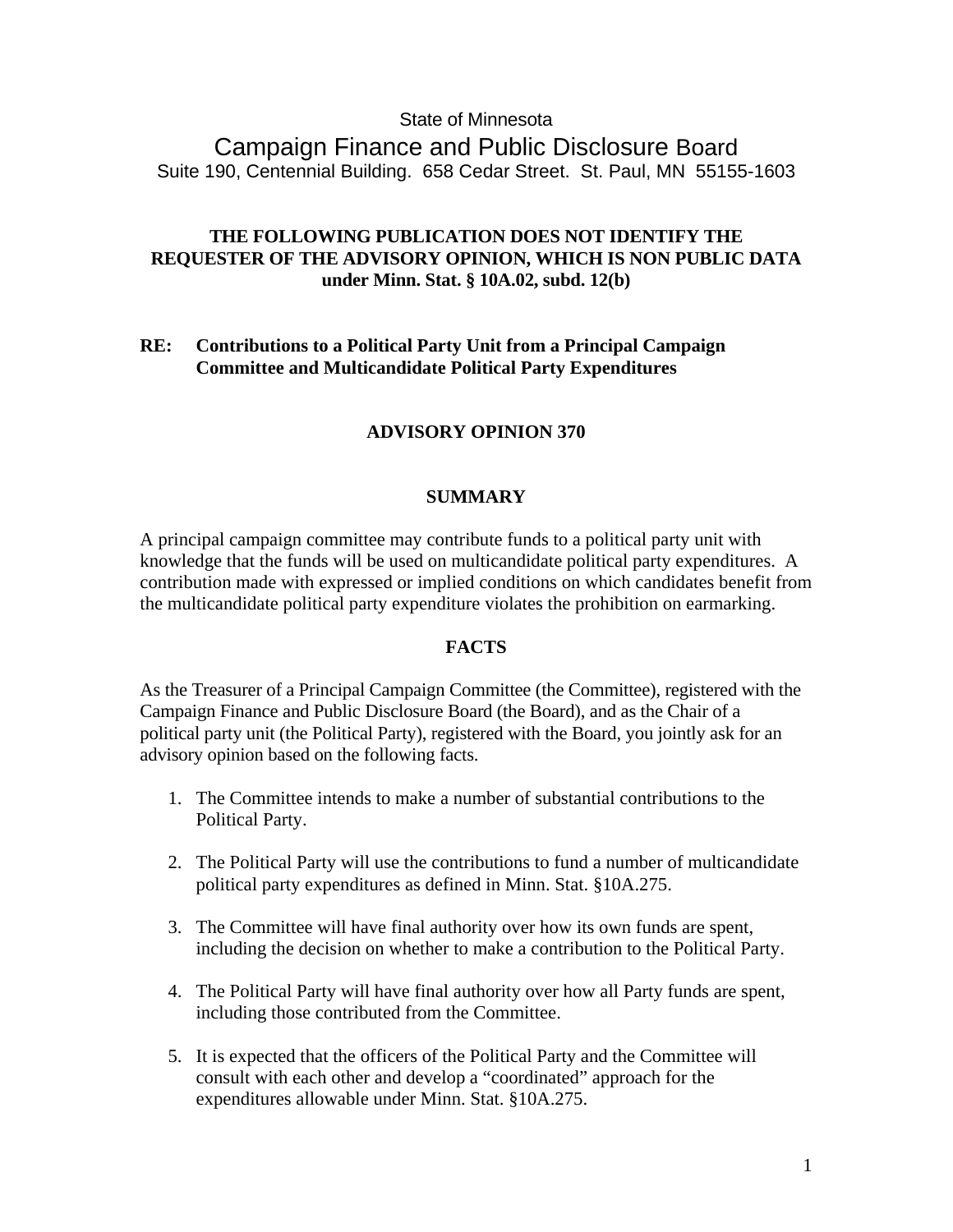### **ISSUE ONE**

Is there any limit on the number or amount of contributions made by the Committee to the Political Party?

### **OPINION ONE**

No. There is no provision in Chapter 10A that limits the number or amount of contributions from a candidate's principal campaign committee to a political party unit.

### **ISSUE TWO**

How should contributions made by the Committee to the Political Party be reported to the Board?

### **OPINION TWO**

As provided in Minn. Stat. §10A.01, subd. 26 (17), contributions from a candidate's principal campaign committee to a political party unit are noncampaign disbursements. Therefore the contributions do not count against the campaign expenditure limit established in Minn. Stat. §10A.25 for candidates who sign the public subsidy agreement.

Assuming that the contributions have a cumulative value in excess of \$100, the contributions must be itemized by both the Committee and the Political Party on periodic Reports of Receipts and Expenditures with the date and amount of each contribution made or accepted.

#### **ISSUE THREE**

May the Committee and Political Party consult on the multicandidate political party expenditures made by the Political Party with funds contributed by the Committee?

### **OPINION THREE**

Multicandidate political party expenditures are defined in Minn. Stat. §10.275 as expenditures made "by a party unit, or two or more party units acting together". The statute does not authorize political party units and principal campaign committees to jointly make multicandidate political party expenditures, and if the consultation contemplated amounts to joint decision making, the expenditure falls outside the definition of a multicandidate party expenditure. Moreover, if the consultation amounts to an implied condition being placed on the political committee's contribution, the political party runs the risk of earmarking. (See also Response to Issue Four.)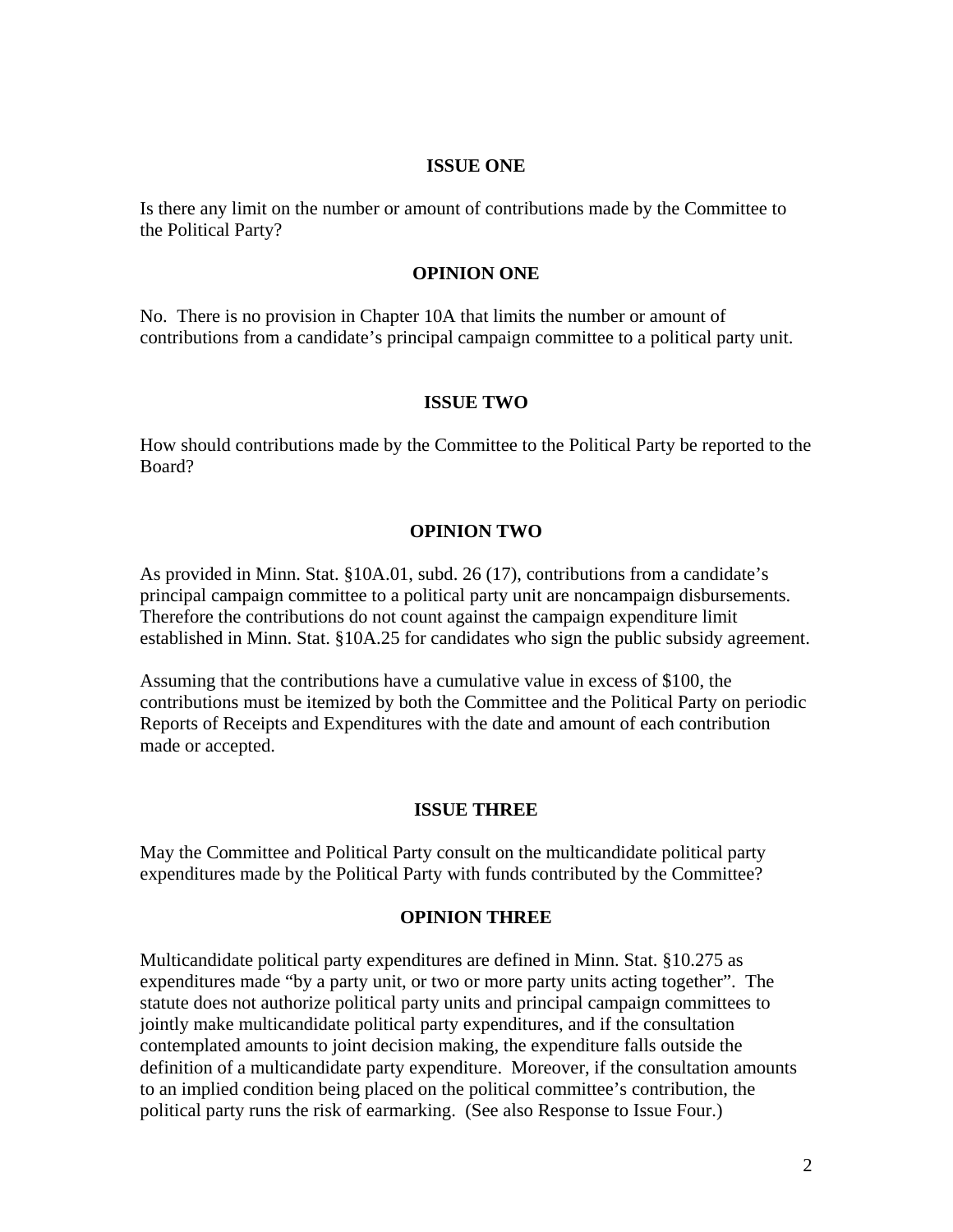As provided in the facts of this advisory opinion request, the Political Party will retain control of its funds and is therefore solely responsible for all expenditures made with those funds.

### **ISSUE FOUR**

Is the Committee "earmarking" the contributions it makes to the Political Party if the Committee consults and coordinates with the Political Party on the multicandidate political party expenditures financed with the contributions?

### **OPINION FOUR**

Minn. Stat. §10A.16 prohibits "earmarking" which is defined in part as a political party unit soliciting or accepting a contribution from any source with the express or implied condition that the contribution or any part of the contribution be directed to a particular candidate. If, during the consultation and coordination between the Committee and Political Party on multicandidate political party expenditures, the Committee places express or implied conditions that the contributions benefit specific candidates, the contributions are prohibited as earmarking.

Whether consulting with a candidate becomes earmarking depends on the nature of the consultation and the extent to which the political party's autonomous decision making is compromised. For example, holding a fundraiser for three or more candidates without the attendance of the candidates it benefits, or providing party staff services to candidates without their knowledge, would be difficult and nonsensical. Therefore, "consulting" between candidates and political party units on such multicandidate political party expenditures is not prohibited. However, a consultation for the purpose of allocating certain campaign expenditures between the Political Party and the Committee reflects a degree of coordination that is prohibited.

The Board notes that the term "consults and coordinates" could describe a wide variety of communication between the Committee and the Political Party. The Board must evaluate each situation on a case by case basis to determine whether the consultation or coordination amounts to prohibited earmarking.

### **ISSUE FIVE**

What type of expenditures may the Political Party make for a political party fund-raising effort?

## **OPINION FIVE**

There is not a specific form that a political party fundraising effort under Minn. Stat. §10A.275, subd. 1(4), must take. Fundraising dinners, media solicitation, written/direct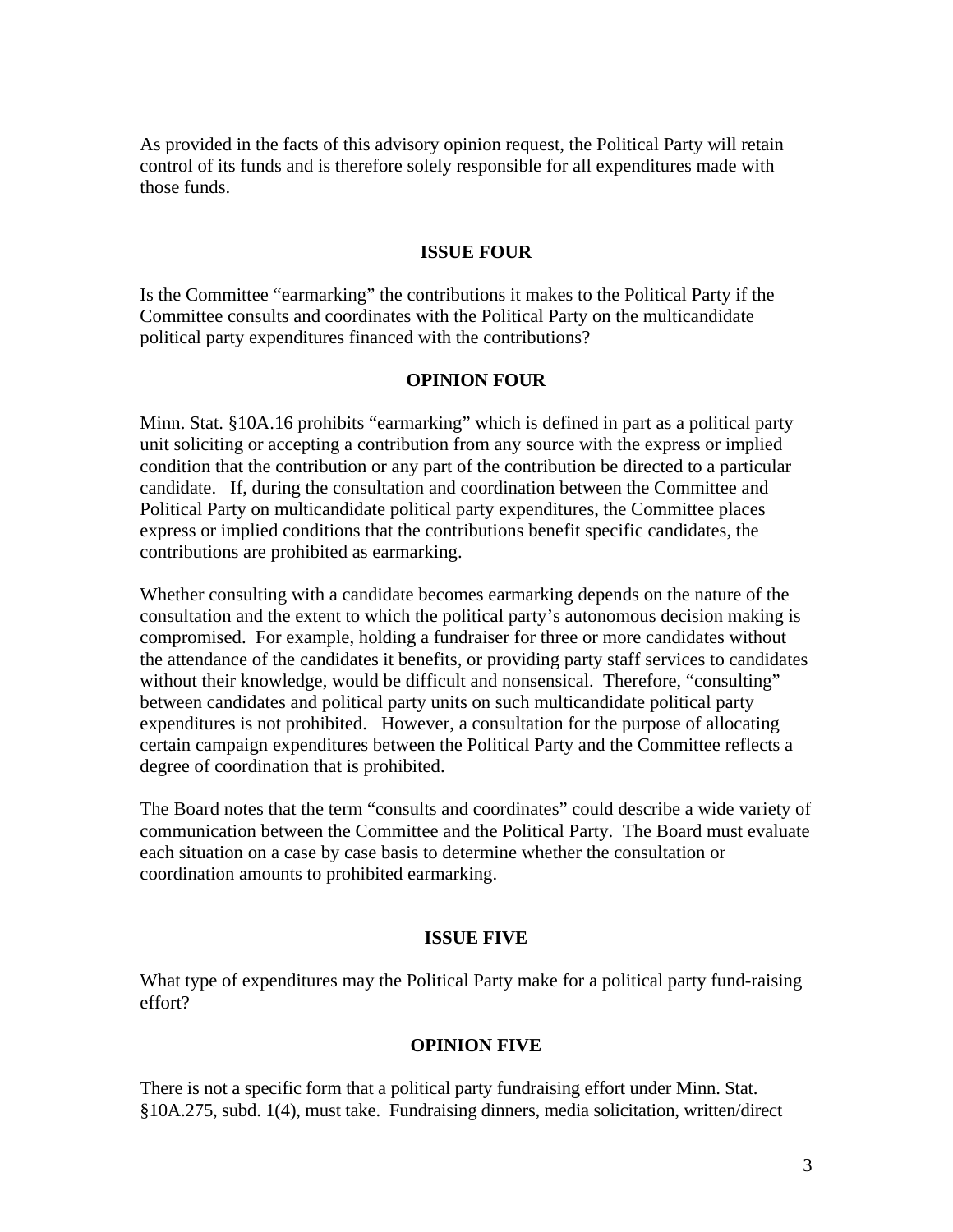mail solicitation, telephone solicitation, and in-person solicitation are all examples of fundraising efforts that may qualify as a multicandidate expenditure. The fundraising effort must be related to an effort to raise funds for three or more candidates who seek nomination or election as a state constitutional officer, legislator, or judge.

.

#### **ISSUE SIX**

 Is there a limit on the amount the Political Party spends on multicandidate political party expenditures?

### **OPINION SIX**

No. Minn. Stat. §10A.275 does not limit the amount that a party unit can spend on multicandidate political party expenditures.

#### **ISSUE SEVEN**

What is the definition of "party committee staff services" as provided in Minn. Stat. §10A.275, and what standards must Political Party staff meet in order for their activities to qualify as a multicandidate political party expenditure?

## **OPINION SEVEN**

Party committee staff services qualify as a multicandidate political party expenditure under Minn. Stat. §10A.275 if the services encompass the nomination or election of three or more candidates for state constitutional, legislative, or judicial office. The party staff's salaries and benefits may be a multicandidate political party expenditure if the staff is working on the campaigns of three or more state level candidates.

Minn. Stat. §10A.275 does not provide guidelines for evaluating if staff services qualify as multicandidate political party expenditures. One indication of proper classification of party staff services as a multicandidate political party expenditure is whether the services benefit three or more candidates in approximately equal amounts.

If the cost of providing staff services to three or more candidates is not approximately equal for each candidate the excess amount spent on a candidate for staff services may be a donation in kind to that candidate.

### **ISSUE EIGHT**

Is the cost of office space, computers, computer software, computer databases, office equipment, long distance phone service, paper, and copying services provided to Political Party staff while the staff provides services to three of more candidates a multicandidate political party expenditure?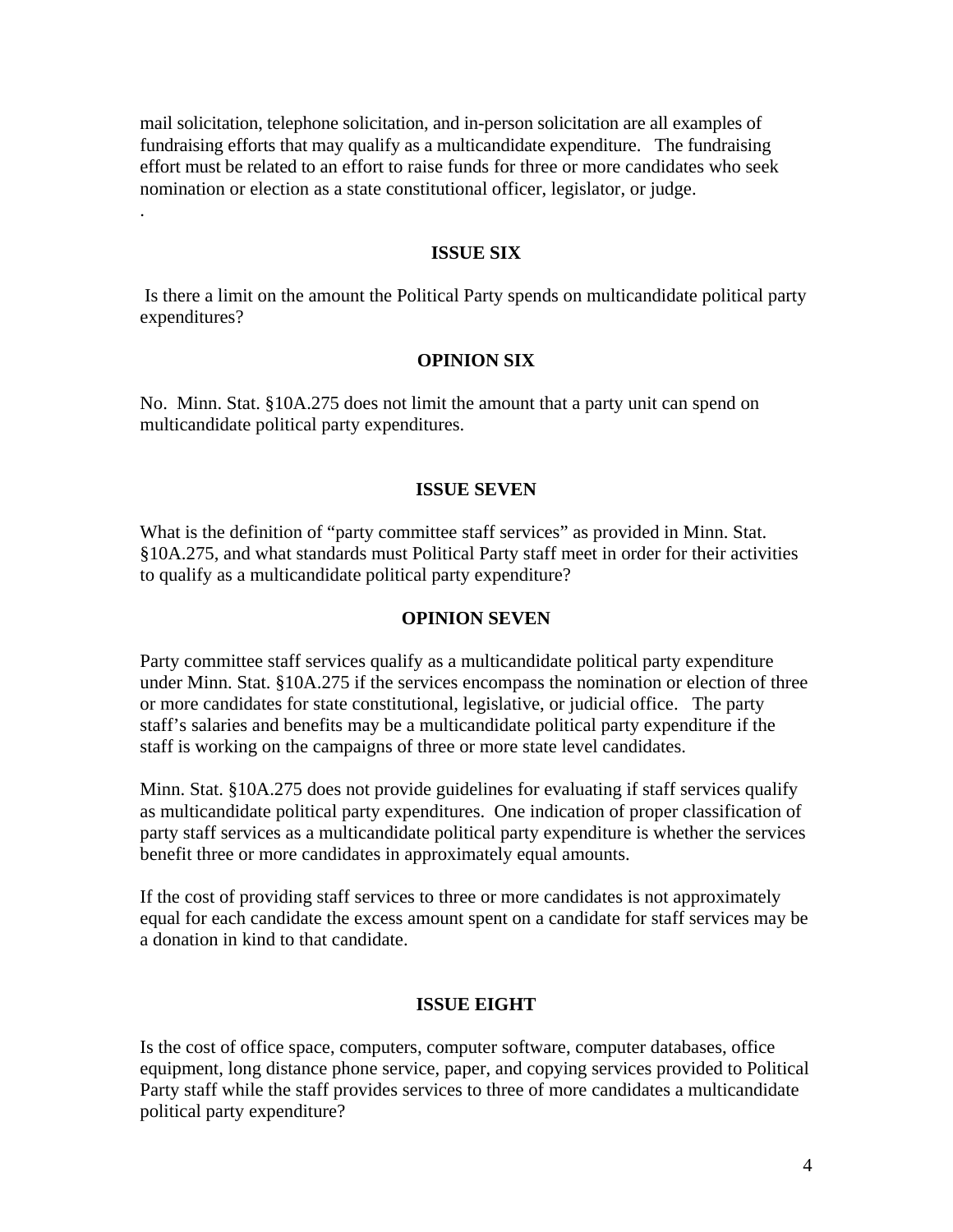## **OPINION EIGHT**

No. Minn. Stat. §10A.275, subd. 1 (5), provides for "expenditures for party committee staff services that benefit three or more candidates"; the term "staff services" is not inclusive of expenditures made on behalf of a candidate by party staff, or of expenditures made by the Political Party to house or equip party staff while the staff works on the campaigns of candidates.

The Political Party may pay a party staff member who goes to a candidate's campaign office and use the candidate's committee computer, copying machine, paper, long distance phone service, and other office services and equipment as a multicandidate political party expenditure because those services and items have been purchased by the candidate's committee.

If the party staff uses the Political Party's office space, computers, copying machine, paper, long distance phone service, or other office services or items to benefit a single candidate, the cost of those services and items is either an in-kind donation to the candidate from the Political Party, or an expenditure by the Political Party that will be reimbursed by the candidate's committee. If a candidate's committee does not reimburse the Political Party for the cost of the item or service provided, the value of the in-kind donation counts against the political party contribution limit provided in Minn, Stat, §10A.27, subd. 2., and may apply to a candidate's campaign expenditure limit.

It should be noted that the Political Party may provide office space and the material and services listed in issue nine for the use of staff conducting the other activities permitted under Minn. Stat. §10A.275. For example, the statute provides for expenditures "for a telephone conversation including the names of three of more individuals whose names appear on the ballot"; long distance phone services used for this purpose are a multicandidate political party expenditure. However, if the same phone service is used by political party staff to place calls on behalf of one candidate the value of the phone service is then an in-kind donation or a cost to be billed to the candidate's committee.

The Board notes that funds received by the Political Party through the political contribution check off program provided in Minn. Stat. §10A.31, subd. 5, may only be spent on multicandidate political party expenditures. The Political Party will need to insure that items or services purchased with funds from the contribution check off program are used only for the activities provided in Minn. Stat. §10A.275.

## **ISSUE NINE**

If a candidate provides space in his or her campaign office for Political Party staff to use while performing "party committee staff services" as provided in Minn. Stat. §10A.275, how is the cost of the space allocated and reported to the Board?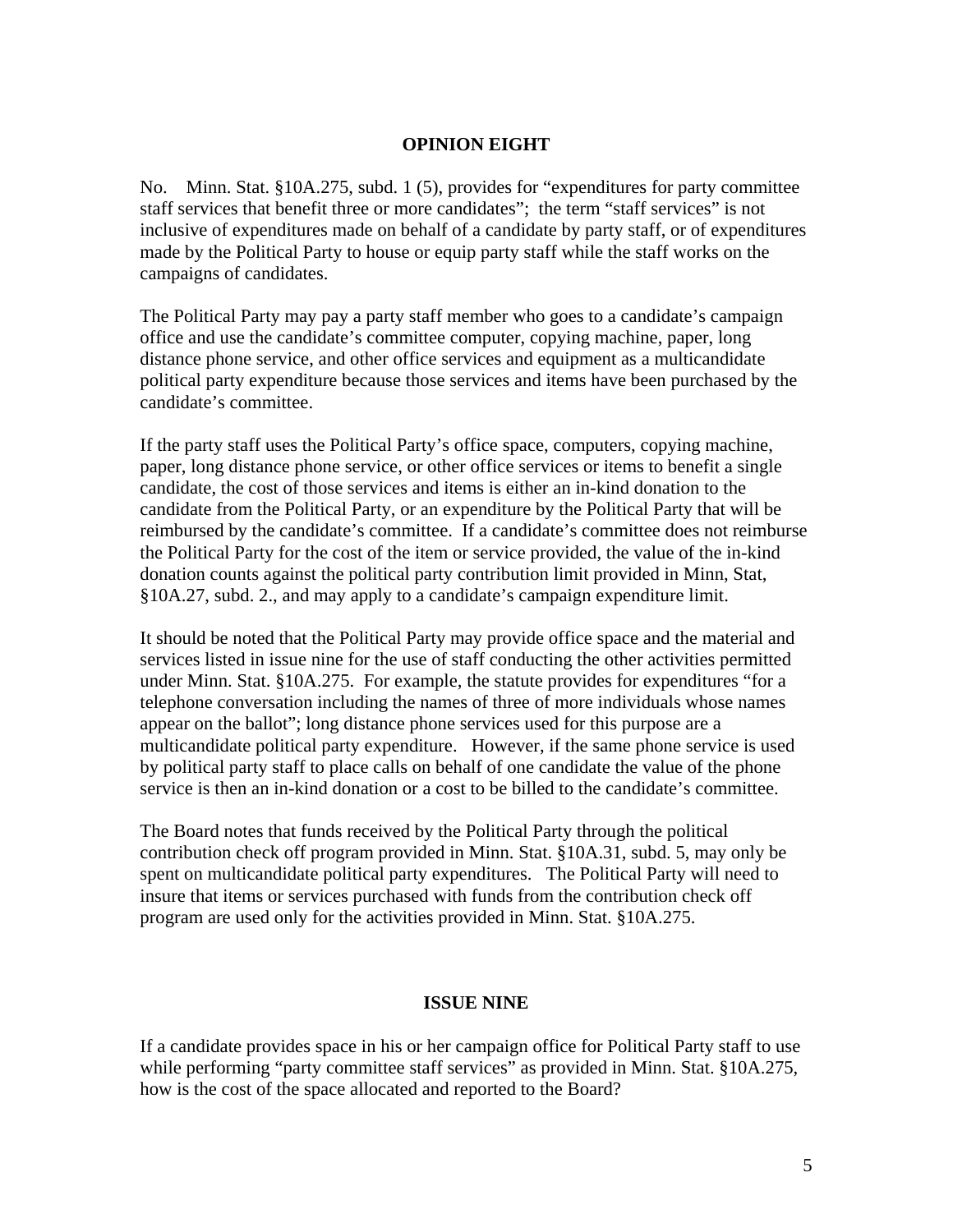### **OPINION NINE**

If the Political Party staff is working on behalf of the candidate's campaign no allocation of the office space is required. If the Political Party's staff is working in the candidate's office on one of the other activities provided in Minn. Stat. §10A.275, then the fair market value of the office space is an in-kind donation to the Political Party.

If the candidate's committee is providing the office space as an in-kind donation to the Political Party, the candidate's committee will report the fair market value of the donation as a contribution to the Political Party. The Political Party will report the in-kind donation of the office space as both a contribution from the candidate and as an in-kind expenditure by the Political Party.

## **ISSUE TEN**

If campaign services are provided by unpaid campaign staff or unpaid party staff, must allocations among candidates with respect to such services be made?

## **OPINION TEN**

No. Minn. Stat. §10A.01, subd. 11 (c), provides that the term contribution "does not include services provided without compensation by an individual volunteering personal time on behalf of a candidate, ballot question, political committee, political fund, principal campaign committee, or party unit…". Therefore, individuals volunteering their time to a political party or a candidate are not the type of resource that must be allocated between the candidates and party units that benefit from the volunteer services.

If the unpaid staff is reimbursed for costs related to campaigning, for example the use of an automobile, the reimbursement must be allocated between the principal campaign committees and party units that benefited from the volunteer's activities. If all of the volunteers campaigning costs are reimbursed by one of the candidates, the other candidates will receive a prohibited in-kind contribution. If all of the volunteers campaigning costs are reimbursed by a party unit the candidates will receive an in-kind donation that counts against political party contribution limit.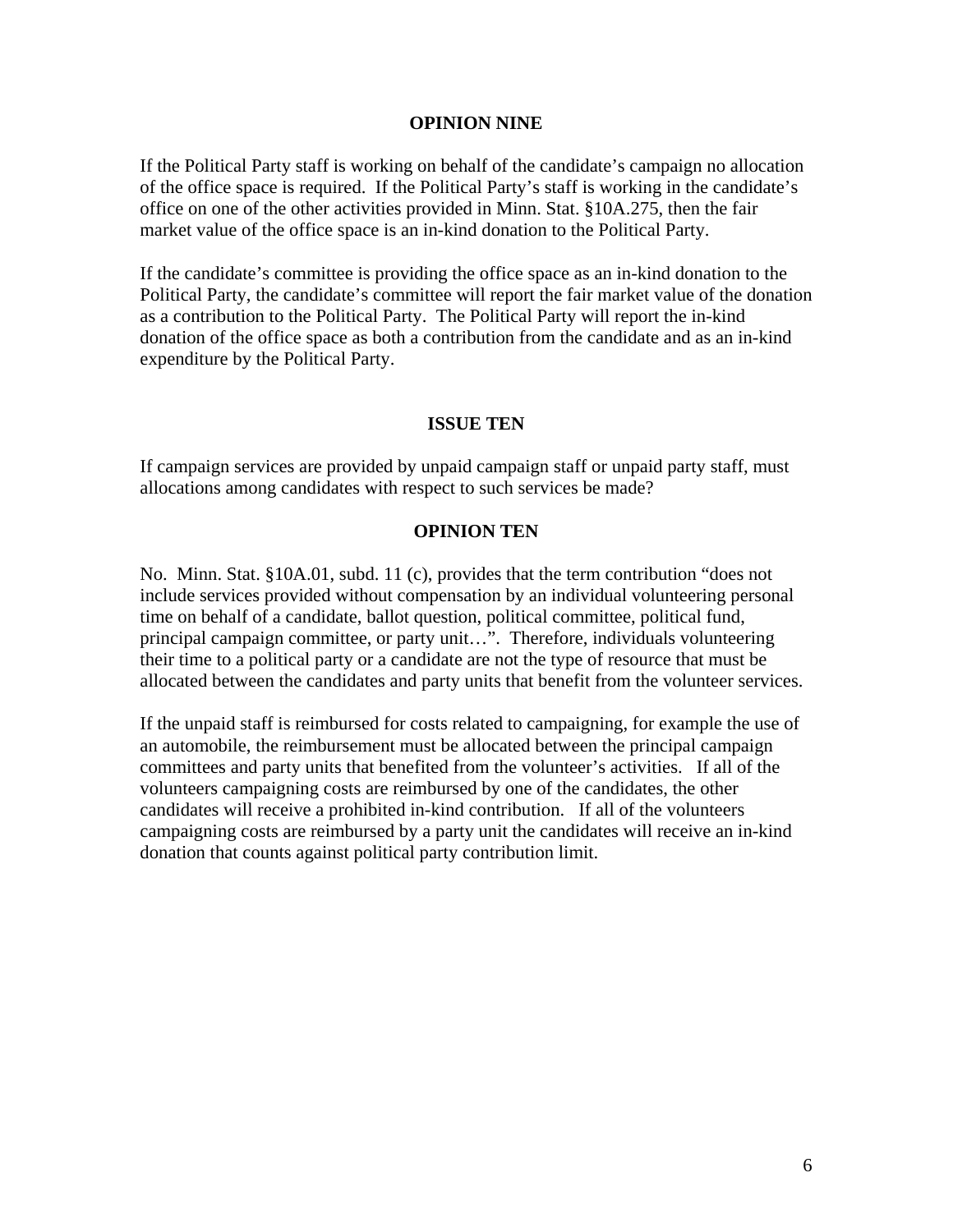### **ISSUE ELEVEN**

May this advisory opinion be relied upon by the principal campaign committees of other candidates that belong to the Political Party?

## **OPINION ELEVEN**

No. Minn. Stat.  $§10A.02$ , subd. 12, provides in part that the guidance provided in an advisory opinion is only binding on the Board concerning the activities of the person or association that asked for the advisory opinion. The Board cautions individuals who rely on advisory opinions for guidance that even a single variation in the facts of an advisory opinion may affect its applicability to their situation.

However, advisory opinions do reflect the position of the Board given the statutory guidance at the time the advisory opinion is issued. If other principal campaign committees provide the same facts and ask the same questions provided in this advisory opinion request they will receive the same guidance, assuming that applicable statutes do not change.

Issued November 22, 2005

Terri Ashmore, Chair Campaign Finance and Public Disclosure Board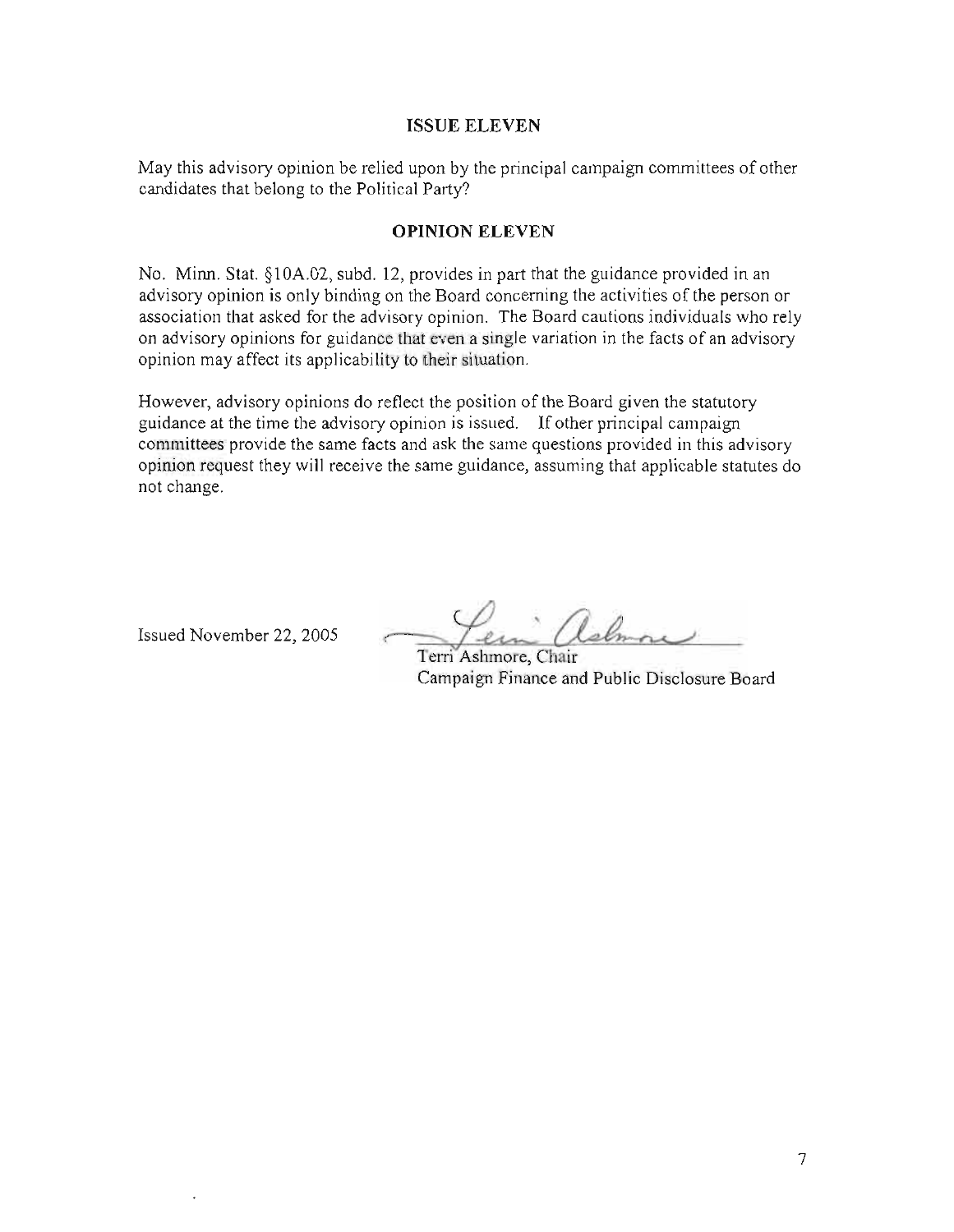# **Cited Statutes and Administrative Rules**

## **10A.02**

Subd. 12. **Advisory opinions**. (a) The board may issue and publish advisory opinions on the requirements of this chapter based upon real or hypothetical situations. An application for an advisory opinion may be made only by an individual or association who wishes to use the opinion to guide the individual's or the association's own conduct. The board must issue written opinions on all such questions submitted to it within 30 days after receipt of written application, unless a majority of the board agrees to extend the time limit.

 (b) A written advisory opinion issued by the board is binding on the board in a subsequent board proceeding concerning the person making or covered by the request and is a defense in a judicial proceeding that involves the subject matter of the opinion and is brought against the person making or covered by the request unless:

- (1) the board has amended or revoked the opinion before the initiation of the board or judicial proceeding, has notified the person making or covered by the request of its action, and has allowed at least 30 days for the person to do anything that might be necessary to comply with the amended or revoked opinion;
- (2) the request has omitted or misstated material facts; or
- (3) the person making or covered by the request has not acted in good faith in reliance on the opinion.

 (c) A request for an opinion and the opinion itself are nonpublic data. The board, however, may publish an opinion or a summary of an opinion, but may not include in the publication the name of the requester, the name of a person covered by a request from an agency or political subdivision, or any other information that might identify the requester, unless the person consents to the inclusion.

## **10A.16 Earmarking contributions prohibited**.

An individual, political committee, political fund, principal campaign committee, or party unit may not solicit or accept a contribution from any source with the express or implied condition that the contribution or any part of it be directed to a particular candidate other than the initial recipient. An individual, political committee, political fund, principal campaign committee, or party unit that knowingly accepts any earmarked contribution is guilty of a gross misdemeanor and subject to a civil penalty imposed by the board of up to \$3,000.